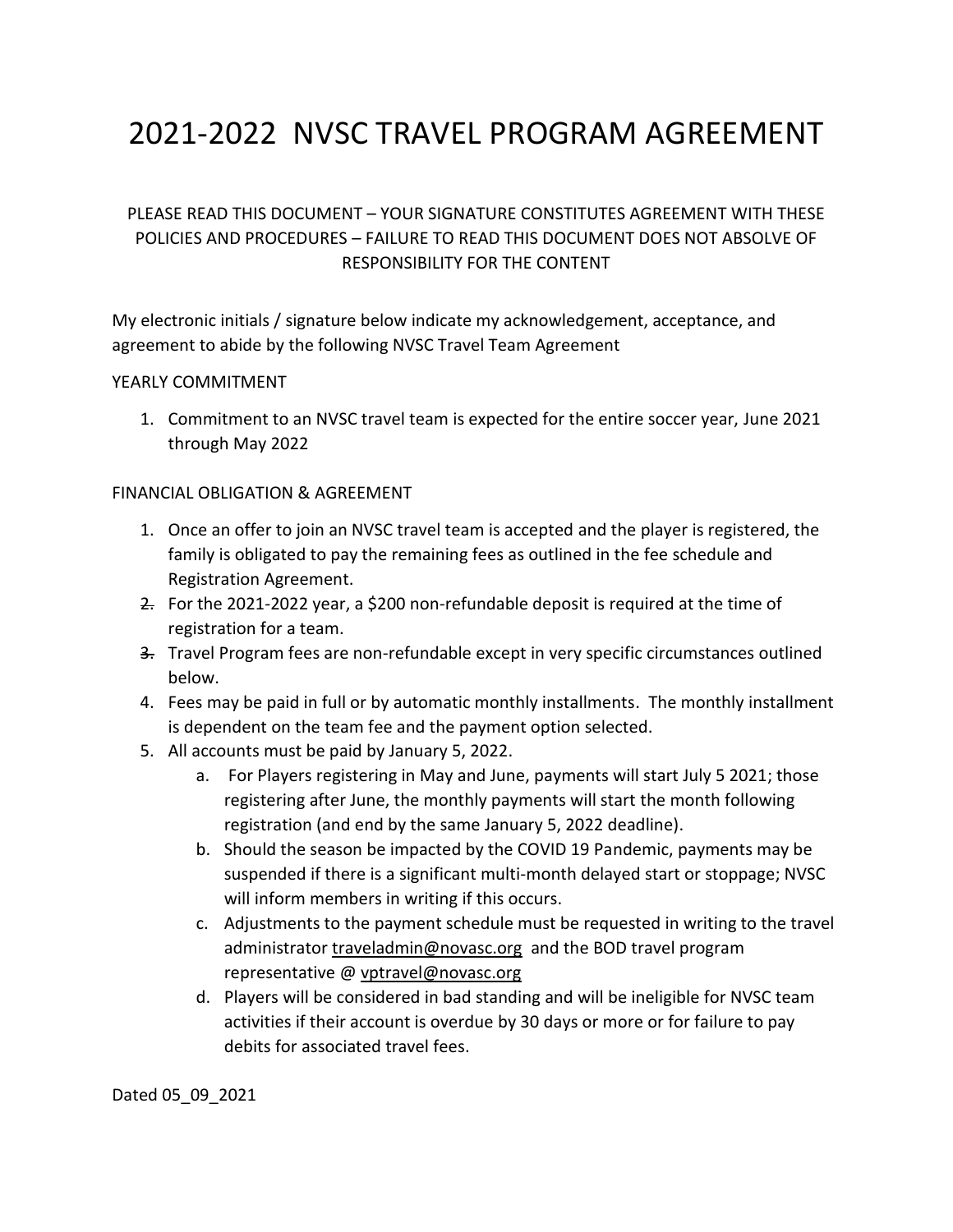- e. Players will be considered in bad standing and will be ineligible to tryout for NVSC the following year if their account is overdue.
- f. Players who join after the start of the soccer year, may pay in full or establish a payment plan with the travel administrator; all accounts must be paid in full by February 1, 2022. Account adjustments will be made for those registering after two months after the start of the soccer year.
- 6. Family / Player Move
	- i. Deposit is nonrefundable.
	- ii. New residence is out of geographical area of Hellwig Park, Manassas, VA (i.e. further than 25 miles radius from Hellwig)
	- iii. Parents complete the Refund Request Form. Refund Request Form will be sent to the parent upon request of adjustment.
	- iv. Account adjustments will be equal to the total fee minus deposit (i.e.  $$2025 - $200 = 1825]$  divided by the number of months registered/participated. Adjustments will be made based on 12 months of play (June - May). The amount adjusted will be based on the refundable amount divided by 12 months. (deposit is not refundable). Monthly adjustments are ONLY applicable to players leaving due to move out of the geographical area.
	- v. Parents must provide proof of new residence sent to the in hard copy sent to the travel administer and BOD representative [\(traveladmin@novasc.org](about:blank) an[d vptravel@noavsc.org](about:blank) ) such as a lease, utility bill, phone bill with current address and date).
	- vi. If a player is moving out of the geographic region to live with another family member, a signed enrollment form for receiving school is required before a refund will be provided
	- vii. No account balance adjustments will be offered for the first two months of the soccer year.
	- b. Injured Player
		- i. Deposit is nonrefundable
		- ii. Written documentation by the attending doctor is required with specific dates to indicate timeframe player will be out (i.e. Jan 15, 2019-May 15, 2019). Open ended timelines (i.e. "until further notice" / "for the time being" ) are not acceptable
		- iii. No adjustments will be made for short term injuries (i.e. 2 months or less)
		- iv. Long term injuries must be verified by the attending physician with specific dates (i.e. Player is prohibited from playing from DATE to DATE). Verification will not be accepted by urgent care and must be regular attending physician)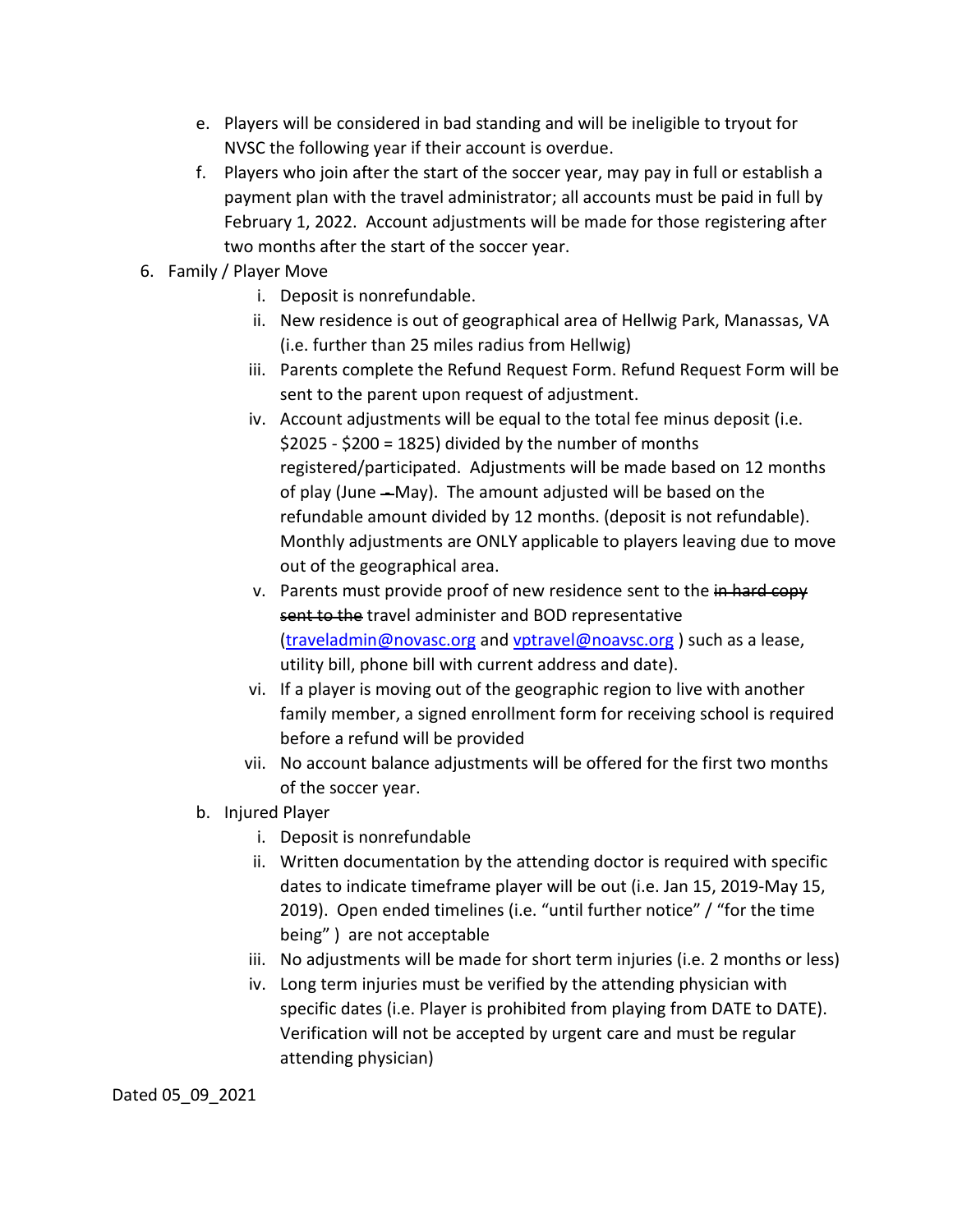- v. Adjustments may be made for injuries lasting more than 2 months on a month by month basis until the player returns to play.
- vi. Adjustments will be equal to the total fee minus deposit (i.e. \$2025  $$200 = 1825$ ) made based on 12 months of play (June  $-May$ ). The amount adjusted/refunded will be based on the refundable amount divided by 12 months on a month per month basis. Monthly adjustments are ONLY applicable to players with documented long term injuries.

Example – player total fee is \$2025

Fee minus deposit- 2025-\$200= \$1825

Monthly adjustment \$1825/ 12 months = 152.08

For this player they may expect \$ 152.08 adjustment for each month out until player returns to training

- 7. Players are not entitled to a refund or adjustment to their fees due to:
	- a. changing clubs within the soccer year or for players returning to Recreational soccer (June 2021 - May 2022) unless the family has moved out of the geographic area and provides proof of new residence. Accounts must be paid in full in order for these transfers to be approved
	- b. disagreements about coaching assignments or coaching style
	- c. disagreements about playing time
	- d. any event out of the control of NVSC, including but not limited to, environmental/weather events and medical/health events or pandemics
- 8. Accounts may be subject to collections upon refusal to pay.
	- a. Lack of response to NVSC emails or other documented communication, regarding account as well as deliberate disabling of credit cards will be considered refusal to pay if other arrangements have not been made
- 9. A player will be considered in bad standing under the following conditions:
	- a. Monthly payment has been missed and there has been no response to club emails regarding account status after 30 days
	- b. Debit payment deadline has been missed and there has been no response to club emails.
	- c. If a player is in bad standing, their player card will be pulled, and he/she will not be allowed to participate in any NVSC travel activity (games, training) until account is resolved to the satisfaction of NVSC
	- d. Players may resume normal play and training once their account is brought up to date with all back payments resolved by paying the back payment in full.
	- e. If a player has been awarded Financial Assistance and chooses to leave the NVSC Travel Program during the current soccer year (with exception of documented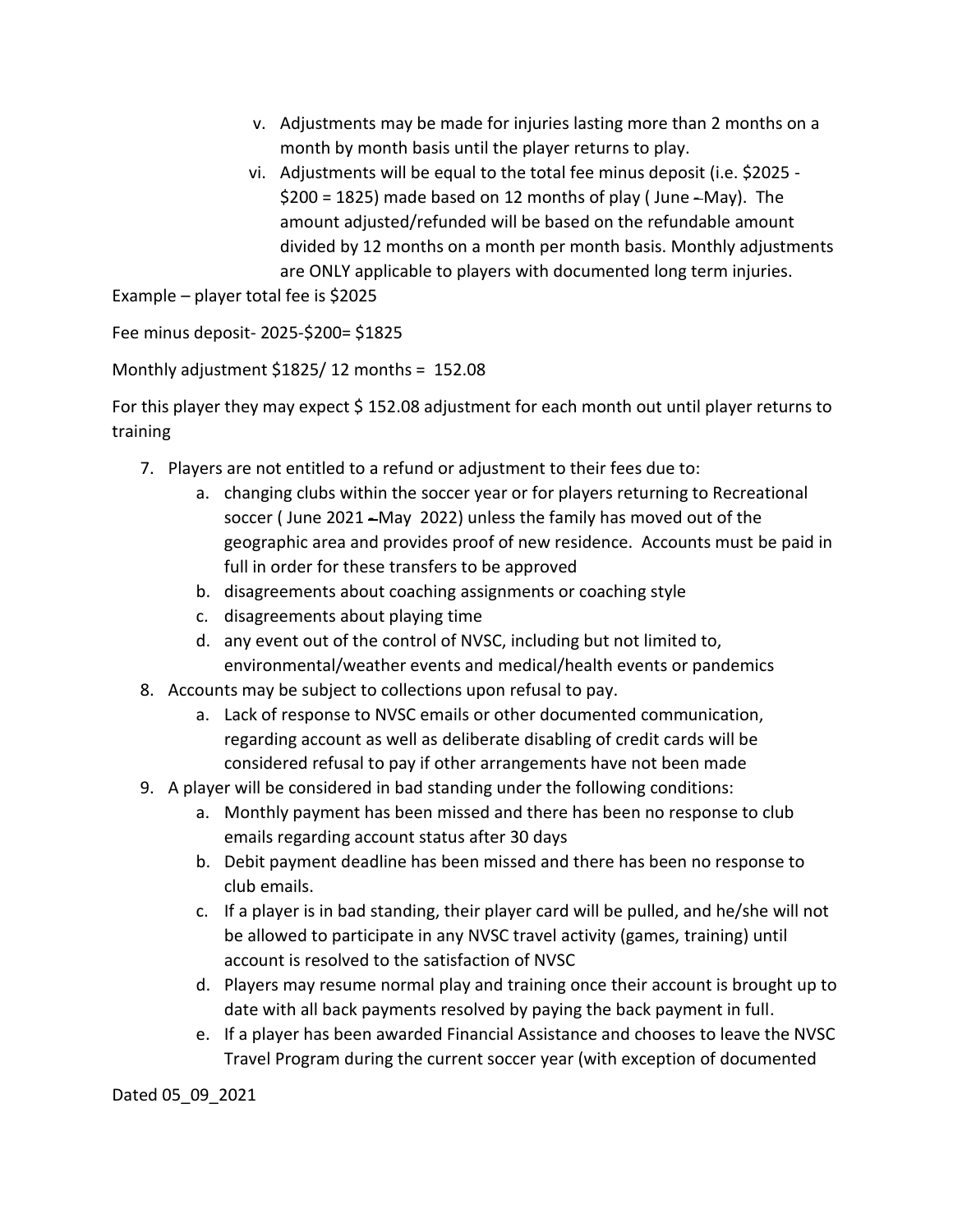geographical move), all Financial Assistance will be considered forfeited and is considered an open payment. This amount must be paid back to the club before the player will be released from the current team roster. If the player chooses to return to NVSC the following soccer year they will not be eligible for Financial Assistance for that year.

- 10. All requests for refunds or adjustments must be submitted through the Refund Request Form which is requested by emailing [traveladmin@novasc.org](about:blank) or [vptravel@novasc.org](about:blank)
- 11. Refund requests and adjustments will only be considered for moves out of the geographical area (greater than 25 miles) and for injuries lasting more than 2 months. Refunds will not be provided until all documents are submitted in hard copy to the NVSC office at Hellwig Park.

\*\*\*ANY DOCUMENTATION FOUND TO BE ALTERED, FALSIFIED, OR FRAUDULENT WILL RESULT IN REFUSAL TO RELEASE or REFUND AND PARENTS WILL BE REPORTED TO OUR STATE ASSOCIATION - VIRGINIA YOUTH SOCCER ASSOCIATION (VYSA)\*\*\*

#### PAYMENT PLAN OPTIONS

- $\pm$  Pay \$200 deposit/initial payment at the time of registration and then start monthly payments on July 5 at which time payments will be divided among the next 7 months (last payment January 5, 2022). Note: players registering during the winter period will be required to pay an initial deposit and the subsequent payments will be adjusted to complete payment by March 2022.
- 2. Pay in full at the time of registration

## CODES OF CONDUCT

- 1. Players and parent/guardian are expected to follow the Codes of Conduct as outlined by NVSC and their relevant league of play (CCL or NCSL). One parent signature on the registration agreement and Codes of Conduct assumes responsibility for all parents/guardians as well as any family or friend spectators who may attend a game
- 2. Parents/Guardians must address individual or team concerns with the Coach first, then the Age Group Director (AGD), and then the TDOC/ADOC. If concerns still exist, then the Executive Director and BOD Travel Program representative should be contacted.
- 3. Parents/Guardians are advised to wait 24 hours before approaching their coach with a concern.
- 4. Given that many of our coaches are responsible for more than one team, parents are advised to avoid asking a coach to address an issue immediately after a training or game unless it is a health/safety issue.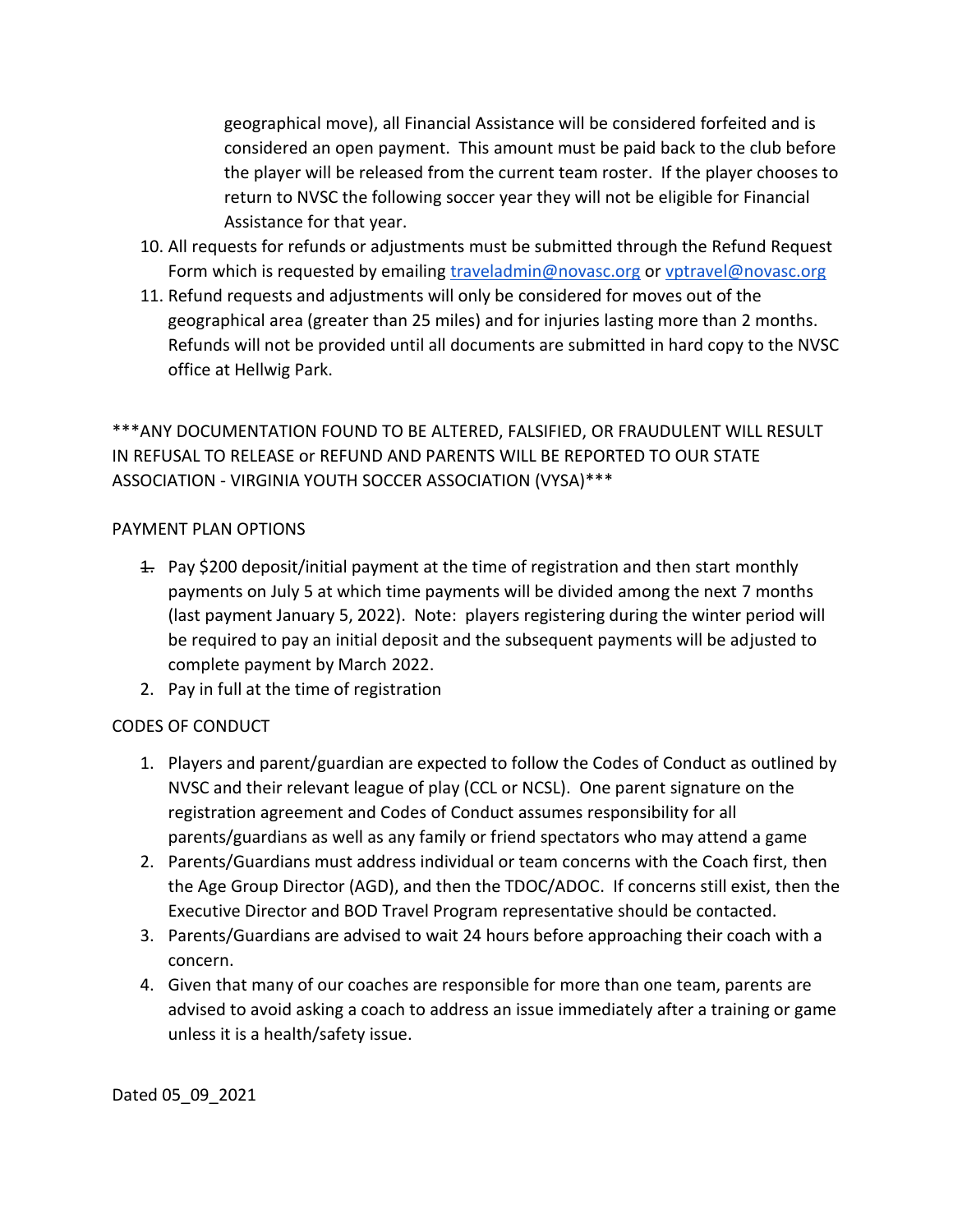- 5. If a parent requests a meeting / contact with a coach, the coach will attempt to honor that request within a week. Requests for meetings with the AGD, TDOC/ADOC, or Travel Director will be scheduled within two weeks whenever possible.
- 6. Noncompliance with NVSC (or affiliated league) Code of Conduct may be grounds for suspension of the player, parent, or guardian
- 7. Parents agree to follow NVSC procedures for guest playing with another NVSC team or a non-NVSC team
- 8. Under no circumstances may a rostered travel player participate in recreational soccer

## CONCUSSION PROTOCOL

- 1. Players and parents/guardians agree to notify their coach and team manager if the player sustains a concussion whether it occurred during an NVSC event or otherwise. Players and parents/guardians agree to follow the concussion Return to Play protocol as outlined by NVSC (on website)
	- a. Players may not participate in training or games with NVSC until they are released to the Return to Play (RTP) protocol by their attending doctor or certified Athletic Trainer
		- i. All communication about RTP will be provided in written form
		- ii. Players released to NVSC to follow the RTP protocol must complete the stages as indicated by the RTP sheet. The team manager and coach are responsible for completing and turning in the form to travel administrator

\*\*\*ANY DOCUMENTATION FOUND TO BE ALTERED, FALSIFIED, OR FRAUDULENT WILL RESULT IN DISCIPLINARY ACTION\*\*

## VOLUNTEER OBLIGATIONS

- 1. All NVSC Travel families are required to donate about 4 hours of their time over the course of the year
- 2. Opportunities to volunteer may include duties for NVSC tournaments, assistance with recreational uniforms, team manager, field clean up
- 3. Players of appropriate age and maturity may be offered the opportunity to assist with camps which may satisfy the volunteer requirement
- 4. Parents who volunteer for and are subsequently assigned as a team manager and are not expected to volunteer additional time during tournaments

#### SPONSORSHIP/FUNDRAISING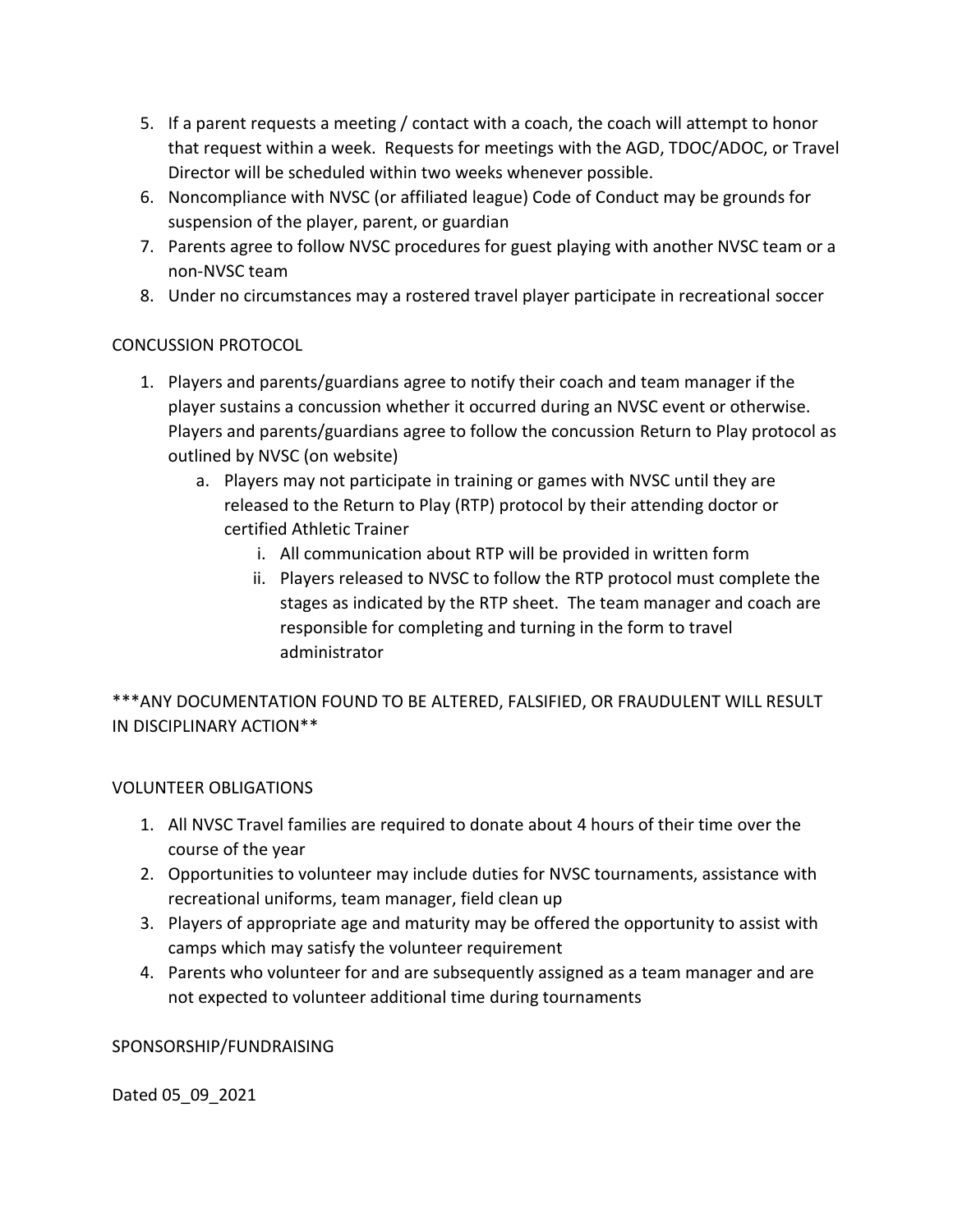- 1. NVSC may offer opportunities to allow parents to participate in fundraising activities to offset the cost of player's fees. As a member of NVSC, parents/guardians agree to the following club rules concerning any monies earned through fundraising events.
	- a. Any money earned working in an NVSC fundraiser activity outside the venue shall be used only for NVSC soccer related expenses. This includes but is not limited to: club dues, team dues, coach's payments, NVSC camps or clinics, approved uniforms or other soccer-related, NVSC approved apparel.
	- b. Funds will be applied directly to a player's account
	- c. All money earned through NVSC fundraisers will remain with NVSC if a player leaves the club.

# TRYOUT POLICY

- 1. Players in the NVSC Travel program will tryout for their age group by birth year. Attendance at any tryout outside the player's birth year must have the permission of the TDOC.
- 2. NVSC Staff will make the final determination whether or not a player will be allowed to play outside their birth year.
- 3. Under no circumstances will a player be allowed to play on a team younger than his/her own age group

## TEAM PLACEMENT

- 1. Invitations are sent to players identifying the team for which they have been selected.
- 2. During the 2021-2022 season, players will be continually assessed by the Technical Staff and Coaches to ensure that each player is placed at the appropriate competitive level for player growth and development.
- 3. Changes to team placement will be discussed with the parent to let the parent know of the change prior to any changes to be implemented.

## SOCIAL MEDIA

- 4. Players and parents/guardians will not use social media to bully, harass, or disparage opponent clubs or NVSC members including other players, parents, coaching staff, administrative staff, or board members. Failure to follow this rule may result in suspension.
- 5. Players and parents/guardians are encouraged to use social media to support their teammates and club mates
- 6. NVSC players are encouraged to only follow professional NVSC accounts of their coaches.